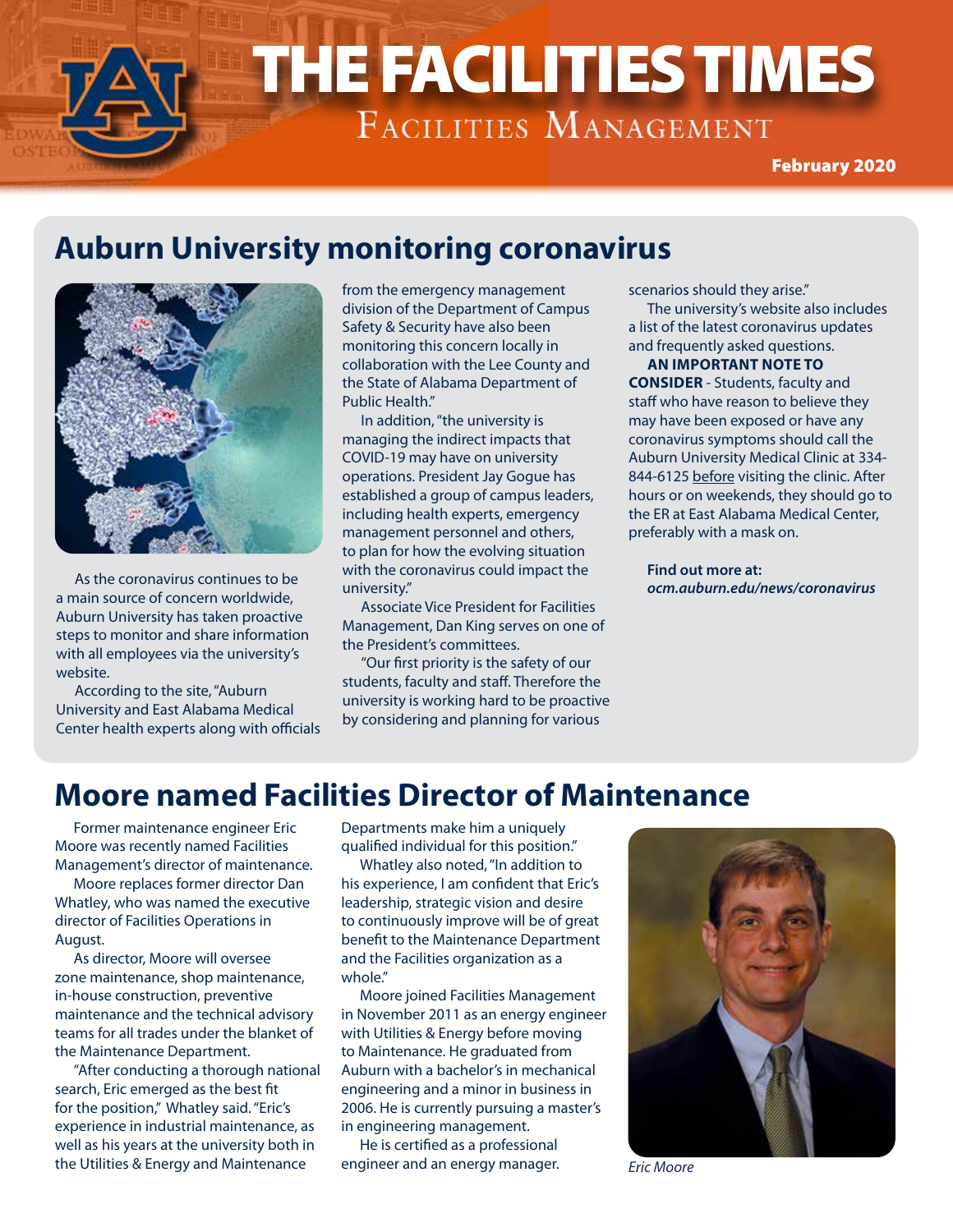## **Employee Communications for February 2020**



### FACILITIES MANAGEMENT EMPLOYEE INFORMATION FROM THE **OFFICE OF EMPLOYEE ENGAGEMENT**

#### General Announcements

- Construction Management & Client Relations' Wendy Peacock, Jenna Morgan and Tyler Hand attended the APPA Leadership Academy in San Diego.
- Document Shredding Day was Feb. 11. A total 3,600 pounds of paper was shredded and recycled.
- The Plan Vault would like to thank Service Support for assisting with a very important project.
- Sarah (McCollough) Rollins recently joined the FM Communications Department as a TES Graphic Designer. Sarah worked for FM Communications as a student and recently graduated with a bachelor's in graphic design from the university's award-winning Graphic Design program. She also married Zeke Rollins on New Year's Eve. Facilities is happy to have Sarah on the team and congratulates her on earning her degree and her recent marriage.
- The Tiger Perks Employee Discount Program is a benefits program where AU and AUM employees can receive savings from dozens of local and national merchants! In many cases, you only need to show your AU ID to receive the discount. For more information and a list of participating businesses, visit https://aub.ie/tiger-perks.

#### Congratulations

**Congratulations to Josh Conradson** who passed his Project Management Professional (PMP) certification exam.

**Congratulations to Carter Miles** who received his Professional Engineer License.

**Congratulations to Sarah Rakestraw**  who received her NCIDQ Certification.

**Congratulations to Utilities & Energy** for passing two years since their last personal injury.

**Congratulations to Burke Wagoner** for being the Maintenance Supervisor of the Quarter.

**Congratulations to Anthony Stehman** for being the Maintenance Employee of the Quarter.

**Congratulations to the following Facilities employees** who received a cash award from the FM Cash Award Program:

- » Justin Anderson
- » Bruce Arnold
- » Paul Barringer
- » John Berry
- » Carolyn Brown
- » Rovel Burney
- » Marcell Burns
- » Jerry Cantrell
- » Joey Catrett
- » Chris Channell
- » Michael Cobb
- » Anthony Coleman
- » Travis Davis
- » Junior Decker
- » William Dempster
- » Jerry Dowdell
- » Joseph Ellis
- » Nathaniel Evans
- » Jim Fuller
- » Broderick Gibson
- » DeAndre Gilmore
- » Jeff Gulledge
- » Forest Hall
- » Alexander Hedgepath
- » Joan Hicken
- » Michael Hood
- » Adrian Howard
- » Joel Hunter
- » Ellen Hutchinson
- » Reta Jackson
- » Jecorius Johnson
- » Jessica Johnson
- » Tyrone Johnson
- » Steven Johnston
- » Kevin Jones
- » Denise Kalan
- » Eric Kennedy
- » Neil Lawson
- » Blake Lloyd
- » Austin Lovett
- » Brent McGarity

FEBRUARY 2020 **2018** 

- » Gabe McKenzie
- » Wesley Miller
- » Eric Moon » Eric Moore
- » Marcus Moore
- » Henry Moreman
- » David Morgan
- » Mario Pacheco
- » Gloria Parker
- » Wendell Phillips
- » Bradley Prater
- » Oscar Preston
- » Chris Pruitt
- » Pedro Ramirez
- » Bruce Reid
- » Bryan Raschilla
- » Tonia Rosser
- » Athen Scarioni
- » Matthew Skinner
- » Dee Sneed
- » Anthony Stehman
- » Staci Taylor
- » Willie Thomas
- » Phillip Thompson
- » Willie Trimble
- » John Vollor
- » Burke Wagoner
- » Sharn Washington
- » Cecil Willett
- » Patrick Winchester
- » Tyler Winchester
- » Tony Wolfe
- » Scooter Wood

#### New Employees/Welcome

**Phillip Abston** – Service Support, Tech II, Service Support – Feb. 17.

**Danny Barreto** – Plant Operations, Tech I, Plant Operations – Feb. 17.

**Phillip "Layne" Black** – Heavy Construction, Roofer I – Jan. 21.

**James Casper** – Preventive Maintenance, Electrician I – Feb. 3.

**Nylah Cohen** – Mail Services, TES Employee – Feb. 3.

**Jeffrey Easterling** – Project Support, Administrative Support Assoc. II – Dec. 17.

**Alexis Lyons** – Mail Services, TES Employee – Feb. 3.

**Cameron Mercer** – Project Support, Student Assistant – Jan. 21.

**Mary Stroud** – Project Support, Administrative Support Assoc. II – Dec. 17.

**Andra Thomas** – Plant Operations, Tech I,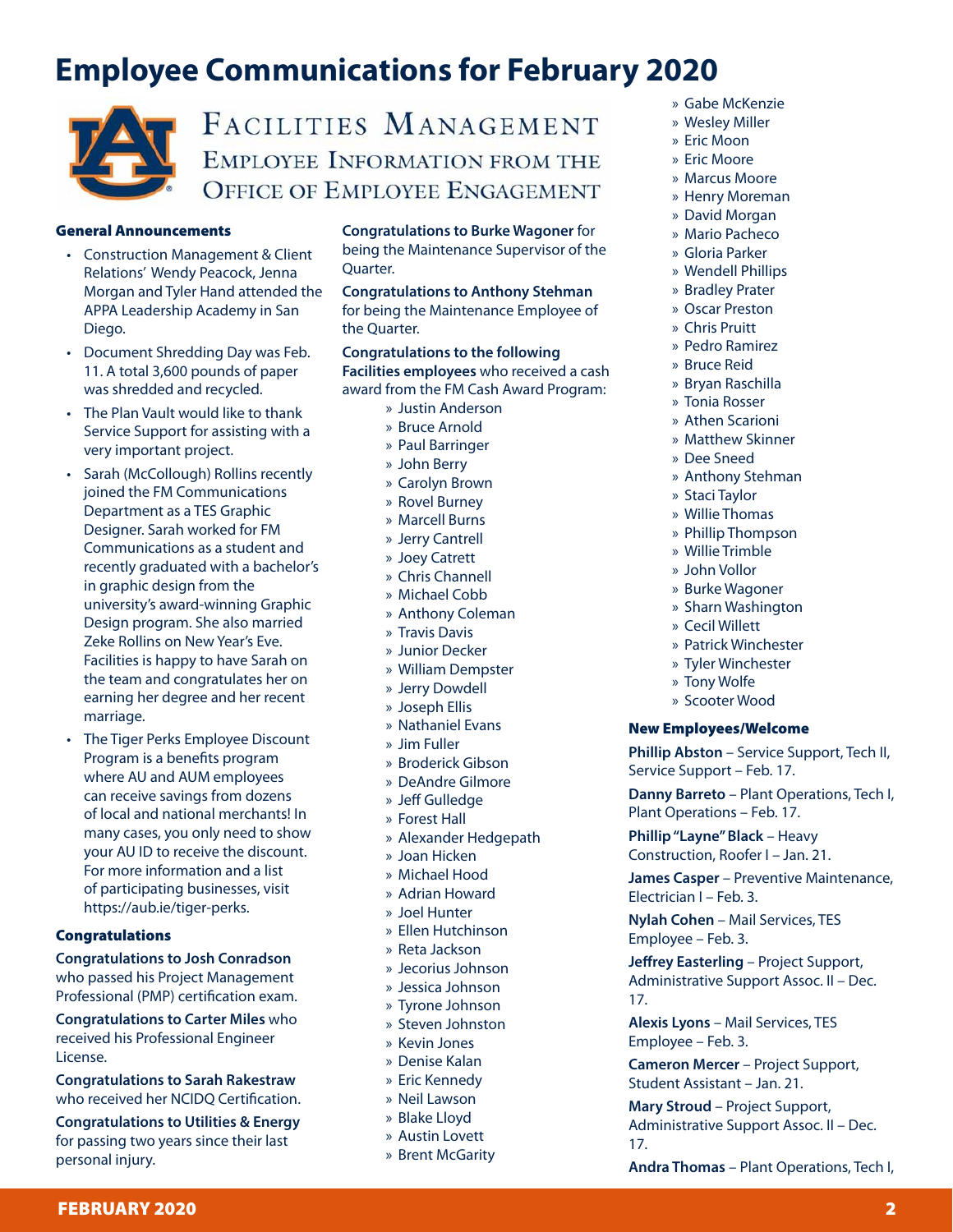#### Plant Operations – Feb. 17.

#### Retirements/Resignations

**Amanda Harris** announced her resignation effective March 6.

**Robert Jones** retired on Feb. 1 after 26 years of service.

**Steve Lloyd** retired on Feb. 1 after 11 years of service with Auburn University. Steve had more than 30 years on Auburn's campus with Johnson Controls and AU.

**Brent McGarity** retired on Feb. 1 after 29 years of service.

**Greg Powell** announced his retirement for March 1 after 10 years of service.

**Ronnie Ward** retired on Feb. 1 after 25 years of service.

#### Facilities Training

- All employees can still request copies of their AUFM Individual Training Reports and can also request training by completing a Training Work Request ticket.
- AUFM Training now distributes hard copies of the Spring, Summer and Fall Training Schedules, however training registrations are still completed through the online AUFM

Training Calendar, which can be found on the Facilities Management Employee Portal.

• The Summer Training Schedule is currently being completed and will be submitted for approval by AUFM Leadership, for distribution no later than April 15, 2020.

*Contact for training sessions:*

*Kathleen Jones | ktj0004@auburn.edu (334) 844-9411 | Building 1, Room 1173D*

*The training calendar can be found at https://aub.ie/trainingcalendar.*

#### Employment Opportunities

*Landscape Services*

- Manager, Landscape  $-2$  positions
- Supervisor, Tree Care
- Tech II, Irrigation
- Groundskeeper II
- Groundskeeper I 2 positions

#### *Maintenance*

- Tech I/II, Infrastructure Heavy Construction
- Maintenance Engineer Maintenance
- Supervisor, Construction In-house Construction
- Construction Management and Client Relations
- Manager II/III/IV, Project Construction Management – Currently Interviewing

#### *Campus Services*

- Manager, Custodial Services Operations – Custodial Services
- Manager, Materials Management Materials Management
- Coordinator I/II, Recycle & Waste Reduction – Waste & Recycling
- Tech I/II, Solid Waste Waste & Recycling

#### *Utilities & Energy*

- Tech I/II, Plant Operations
- Spec II/III, Energy Management
- Tech I/II, Utilities

*For more information about, or to apply for, one of the jobs listed above, visit the Auburn University online employment site at www.auemployment.com.*

**These announcements are gathered by the Facilities Management Office of Employee Engagement. Submit announcements via email to Cynthia Baccus at** *geercyn@auburn.edu***.**

### **New employees welcomed to Facilities**



*More than 30 new employees from across Facilities Management were welcomed and fed by the Employee Engagement Committee on Feb. 18. The annual event celebrates the newest hires by feeding them lunch and giving them a chance to meet and speak with the directors of their various departments. The luncheon is held annually by the Office of Employee Engagement.*